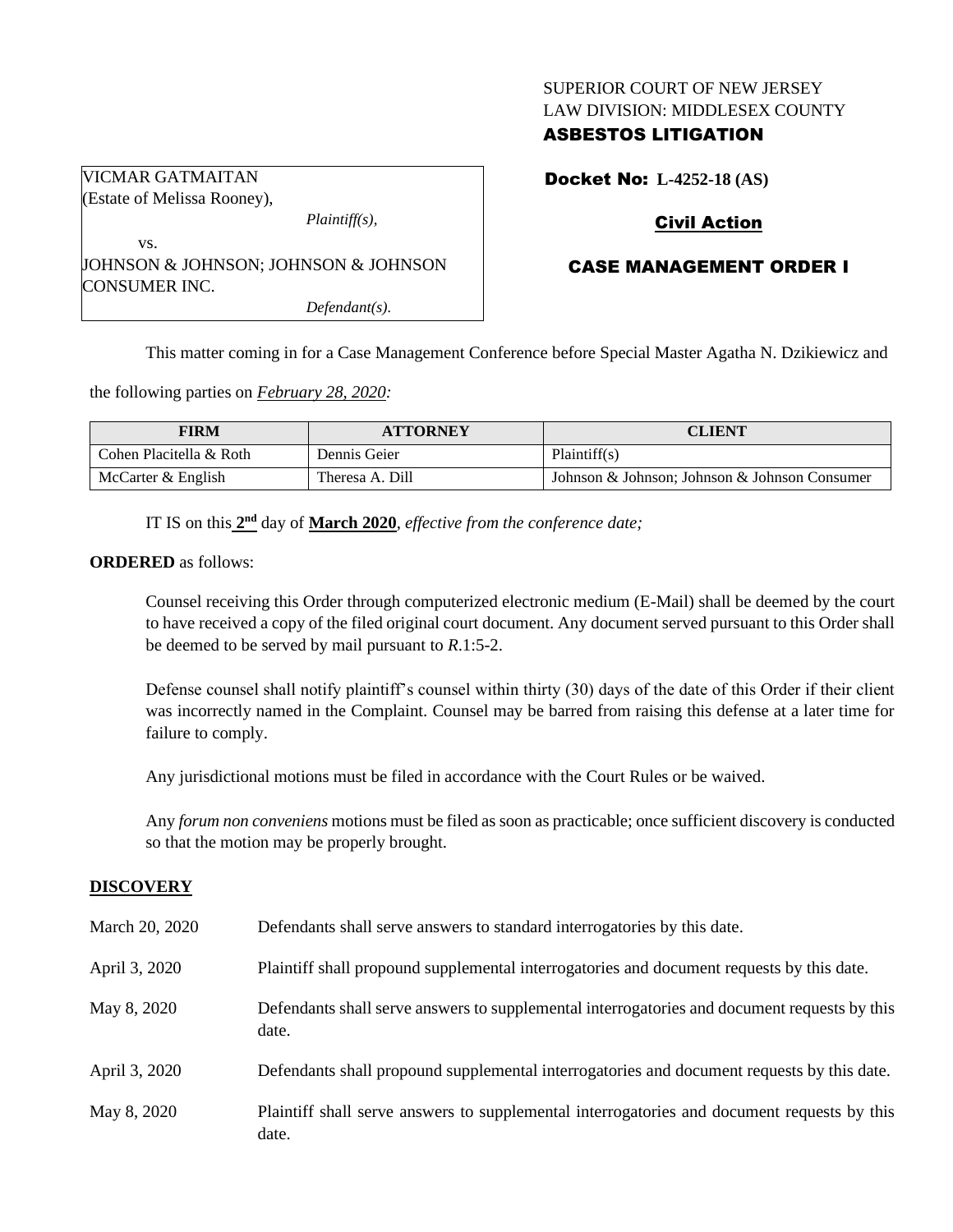June 26, 2020 Fact discovery, including depositions, shall be completed by this date. Plaintiff's counsel shall contact the Special Master within one week of this deadline if all fact discovery is not completed.

#### **EARLY SETTLEMENT**

June 26, 2020 Settlement demands shall be served on all counsel and the Special Master by this date.

#### **MEDICAL EXPERT REPORT**

- July 31, 2020 Plaintiff shall serve medical expert reports by this date.
- July 31, 2020 Upon request by defense counsel, plaintiff is to arrange for the transfer of pathology specimens and x-rays, if any, by this date.
- September 30, 2020 Defendants shall identify its medical experts and serve medical reports, if any, by this date. In addition, defendants shall notify plaintiff's counsel (as well as all counsel of record) of a joinder in an expert medical defense by this date.

#### **LIABILITY EXPERT REPORTS**

- July 31, 2020 Plaintiff shall identify its liability experts and serve liability expert reports by this date or waive any opportunity to rely on liability expert testimony.
- September 30, 2020 Defendants shall identify its liability experts and serve liability expert reports, if any, by this date or waive any opportunity to rely on liability expert testimony.

#### **SUMMARY JUDGMENT MOTION PRACTICE**

- November 6, 2020 Summary judgment motions shall be filed no later than this date.
- December 4, 2020 Last return date for summary judgment motions.

### **ECONOMIST EXPERT REPORTS**

- July 31, 2020 Plaintiff shall identify its expert economists and serve expert economist report(s), if any, by this date or waive any opportunity to rely on economic expert testimony.
- September 30, 2020 Defendants shall identify its expert economists and serve expert economist report(s), if any, by this date or waive any opportunity to rely on economic expert testimony.

#### **EXPERT DEPOSITIONS**

January 29, 2021 Expert depositions shall be completed by this date. To the extent that plaintiff and defendant generic experts have been deposed before, the parties seeking that deposition in this case must file an application before the Special Master and demonstrate the necessity for that deposition. To the extent possible, documents requested in a deposition notice directed to an expert shall be produced three days in advance of the expert deposition. The expert shall not be required to produce documents that are readily accessible in the public domain.

 $\_$  , and the set of the set of the set of the set of the set of the set of the set of the set of the set of the set of the set of the set of the set of the set of the set of the set of the set of the set of the set of th